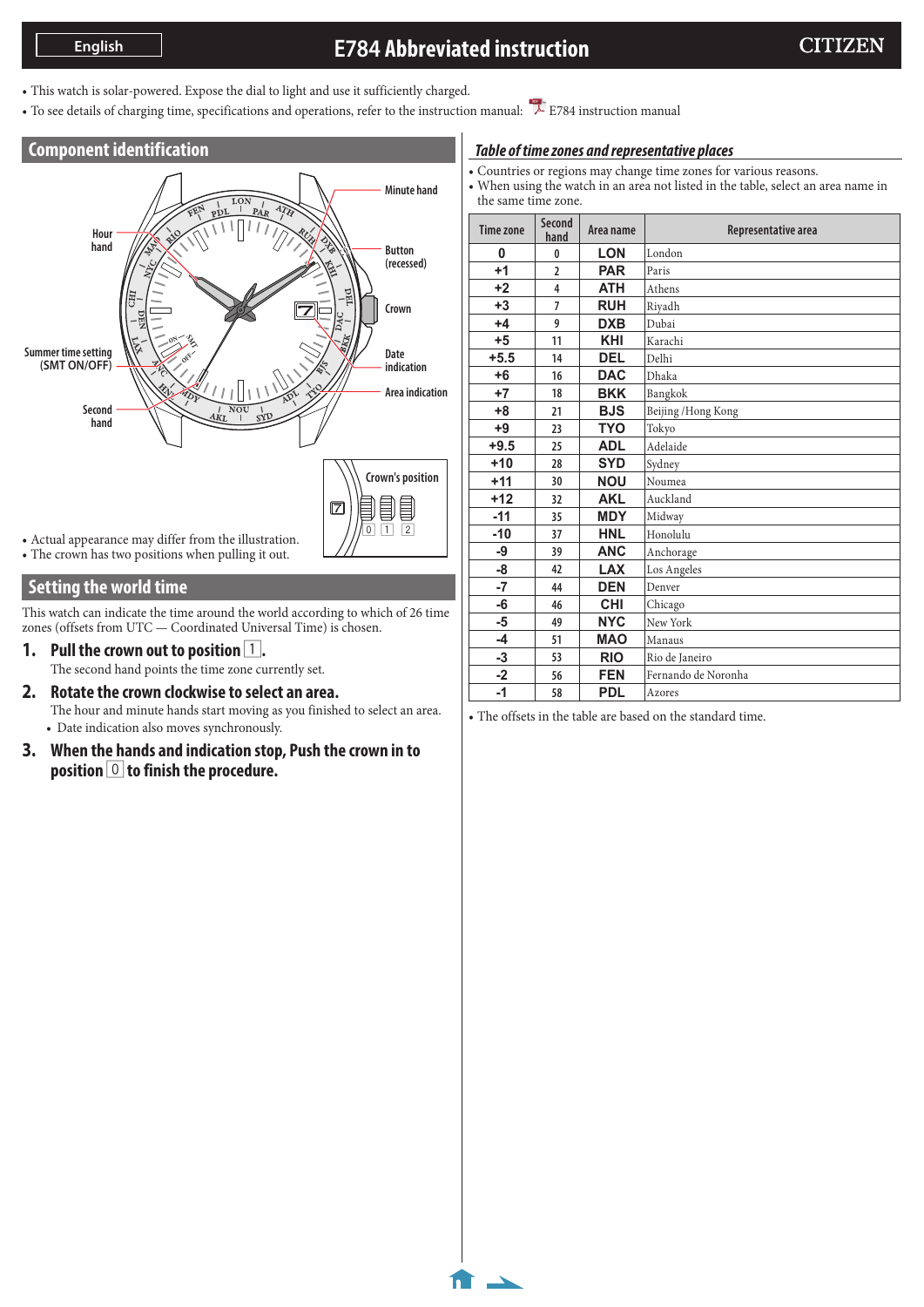# **Setting summer time**

• The summer time setting (**SMT ON/OFF**) you set is applied to all the time zones of the world time.

# **1. Push the crown in to position** 0**.**

# **2. Press and release the button.**

The second hand indicates the current summer time setting. • The watch returns to normal indication in 10 seconds without any operation during the steps below.

**3. Rotate the crown to switch the summer time setting (SMT ON/OFF).** i to switch the summer til

| UI 17 UI 17.   |                                 |
|----------------|---------------------------------|
| <b>SMT ON</b>  | Summer time is indicated.       |
| <b>SMT OFF</b> | The standard time is indicated. |

n clockwise, the s he crown cloc • Each time you rotate the crown clockwise, the setting changes alternately.

### **4. Press the button to finish the procedure.**

### **Setting the time and calendar**

• Before adjusting time and calendar, check the time zone of the time and calendar to set and its summer time status and adjust the setting of world time and that of summer time (**SMT ON/OFF**) correctly.

#### *Setting the time*

### **1. Pull the crown out to position** 2**.**

- The second hand points to 0 seconds and stops.
- Adjust the reference position before time and calendar adjustment if the second hand does not point 0 seconds following the steps of "Correcting the reference position".

### **2. Rotate the crown to set hour and minute.**

- When you rotate the crown quickly a few times, the hand/indication will move continuously. To stop the rapid movement, rotate the crown in either direction.
- Date indication also moves synchronously. Change of date indication shows it just became AM.
- Date indication does not change while moving the hands counterclockwise.
- **3.** Push the crown in to position  $\vert 0 \vert$  in accordance with a reliable **time source to finish the procedure.**

#### *Setting the calendar*

### **1.** Push the crown in to position **0**.

#### **2. Press and release the button.**

The second hand indicates the current summer time setting. • Execute the next step within 10 seconds.

**3. Press and hold the button for 2 seconds or more while the second hand indicates the summer time setting.**

The second hand turns fully around and indicates the current year and month setting.

 $\leftarrow$  fr  $\rightarrow$ 

- Release the button when the second hand starts moving.
- The watch returns to normal indication in 30 seconds without any operation during the steps below.

### **4. Rotate the crown clockwise to adjust the year and month setting.**

• If you rotate the crown quickly a few times, the hand will move continuously. To stop the rapid movement, rotate the crown clockwise.

"Month" corresponds to one of the 12 zones shown in the figure below.

Each number means month.



The year corresponds to the years since leap year and is indicated with the position of the second hand.



- **5. Rotate the crown counterclockwise to set the date indication.**
- **6. Press the button to finish the procedure.**